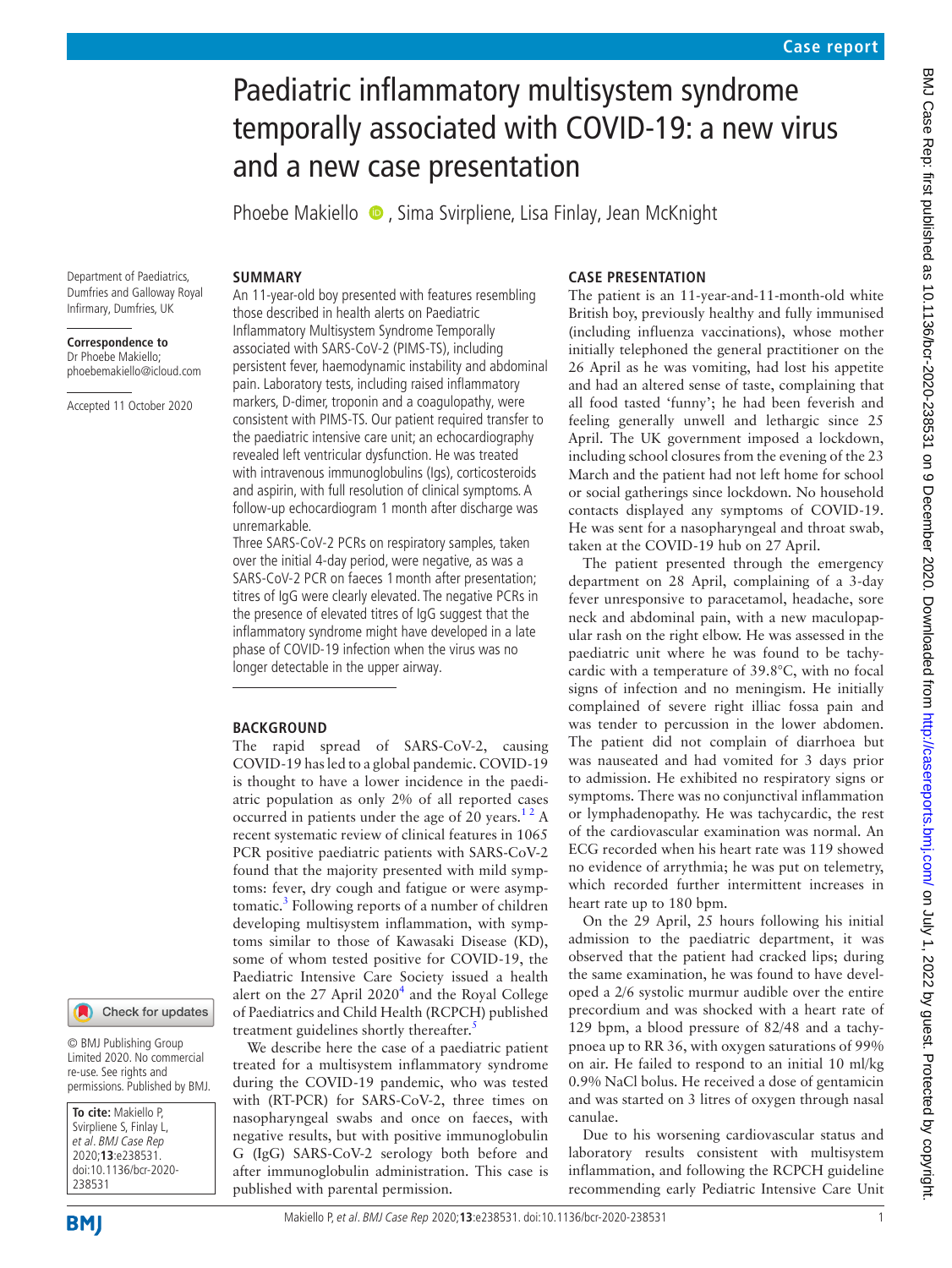<span id="page-1-0"></span>**Table 1** Laboratory test results, biochemistry

|                             | 28 April 2020 | 29 April 2020 | 30 April 2020 | 01 May 2020 | 02 May 2020 | 05 May 2020 | 11 May 2020 |
|-----------------------------|---------------|---------------|---------------|-------------|-------------|-------------|-------------|
| Bilirubin (mg/dL)           | 13            | 11            | 13            |             |             | 6           | 8           |
| Alkaline phosphatase (IU/L) | 116           | 92            | 91            |             |             | 109         | 105         |
| ALT (IU/L)                  | 17            | 12            | 13            |             |             | 32          | 40          |
| AST (IU/L)                  |               | 21            | 19            |             |             | 47          | 34          |
| Gamma GT (IU/L)             |               | 15            |               |             |             |             | 21          |
| Sodium (mEq/L)              | 135           | 135           | 134           |             |             | 134         | 139         |
| Potassium (mEq/L)           | 4.2           | 3.7           | 3.9           |             |             | 4.1         | 4.7         |
| Urea (mmol/L)               | 4.3           | 2.3           | 2.3           |             |             | 4.5         | 4.6         |
| Creatinine (µmol/L)         | 37            | 36            | 34            |             |             | 34          | 31          |
| CRP (mg/dL)                 | 155           | 174           | 206           | 185         | 93          | 20          | $<$ 3       |
| Procalcitonin (ng/mL)       |               | 3.16          |               |             |             |             |             |
| Ferritin* (ng/mL)           |               | 292           | 323           |             |             |             |             |
| Cardiac troponin Tt (ng/L)  |               | 100           |               |             |             |             |             |
| ANA screen                  |               |               | Negative      |             |             |             |             |

\* reference range 13–300 ng/mL

† reference range 0–13 ng/L

ALT, Alanine aminotransferase; ANA, Anti-nuclear and centromere Antibodies; AST, Aspartate aminotransferase; CRP, C-reactive protein; Gamma GT, Gamma-Glutamyltransferase.

(PICU) admission in such cases, a decision was made to transfer the patient to the Glasgow's Royal Hospital for Sick Children PICU. He did not require ventilation or cardiovascular support, although his arterial blood gas on arrival (on 3 litres of oxygen) showed a partial pressure of oxygen of 5.5. The patient was monitored for a total of 34hours in PICU and was thereafter fit to be discharged to a paediatric ward for continuation of therapy. His echocardiogram revealed mild left ventricular (LV) impairment but no evidence of coronary ectasia or valvular dysfunction. Following 5 days in the ward, he was fit to be discharged home with low dose aspirin and omeprazole to be taken until otherwise advised by the cardiologist, with an outpatient cardiology follow-up, including a repeat ECG and echography on 4 June. Both the ECG and the echography were normal, with the latter showing no evidence of aneurysms, valve impairment or heart failure. On cardiologist advice, the patient remains on low dose aspirin and will have a further follow-up appointment in 3

months' time. Follow-up blood tests on 11 May (see [tables](#page-1-0) 1 and [2\)](#page-1-0) showed that he was no longer lymphopenic and his CRP had normalised to <3 mg/dL; his D-dimer was no longer elevated having decreased to 351 ng/mL on 5 May, by which date his clotting screen had also normalised.

#### **INVESTIGATIONS**

A nasopharyngeal swab and throat swab, taken at the COVID-19 hub on 27 April, tested negative for SARS-CoV-2. A second nasopharyngeal swab, taken at the Dumfries and Galloway Royal Infirmary (DGRI) on 29 April, was also negative for SARS-CoV-2, as was a further swab taken in Glasgow on 30 April. All virology studies (PCRs as well as EBV serology) were negative. His blood cultures showed no growth (see [table](#page-2-0) 3).

Initial laboratory investigations on 28 April included a urinalysis that was positive for microscopic haematuria and protein.

| Laboratory test results, haematology<br>Table 2 |               |               |                |             |
|-------------------------------------------------|---------------|---------------|----------------|-------------|
|                                                 | 28 April 2020 | 29 April 2020 | 01 May 2020    | 05 May 2020 |
| Haemoglobin (g/L)                               | 126           | 121           | 104            | 118         |
| White blood cells (x1000/mm <sup>3</sup> )      | 10.0          | 9.9           | 8              | $16.6*$     |
| Red blood cells (x1,000,000/mm <sup>3</sup> )   | 4.70          | 4.37          | 3.78           | 4.25        |
| Haematocrit (%)                                 | 37.0          | 34.0          | 30.5           | 36.2        |
| Mean cell volume (fL)                           | 79            | 79            | 80.7           | 85.2        |
| Platelets $(x1000/mm^3)$                        | 230           | 220           | 295            | $712*$      |
| Neutrophil ( $x10^3$ cells/ $\mu$ L)            | 8.9           | 8.8           | $\overline{7}$ | $11.6*$     |
| Lymphocyte $(x10^3 \text{ cells/}\mu\text{L})$  | 0.8           | 0.7           | 0.8            | 3.8         |
| Monocyte $(x10^3 \text{ cells/}\mu\text{L})$    | 0.3           | 0.2           | 0.2            | 0.9         |
| Eosinophil (x10 <sup>3</sup> cells/µL)          | 0.1           | 0.1           | 0.0            | 0.19        |
| Basophil (x10 <sup>3</sup> cells/µL)            | 0.0           | 0.0           | 0.0            | 0.2         |
| $PT+$ (s)                                       |               | 16.7          | 18             | 13          |
| <b>INR</b>                                      |               | 1.2           | 1.5            | 1.1         |
| APTT (s)                                        |               | 36.7          | 34             | 27          |
| Fibrinogen level (g/L)                          |               | 6.42          | 5.9            | 3.4         |
| D-dimer‡ (ng/mL)                                |               | 3850          | 927            | 351         |

\*After steroid administration.

† reference range 9–13

‡ reference range 0–500 ng/mL Fibrinogen Equivalent Units (FEU)

APTT, Activated Partial Thromboplastin Time Test; INR, International Normalized Ratio; PT, Prothrombin Time.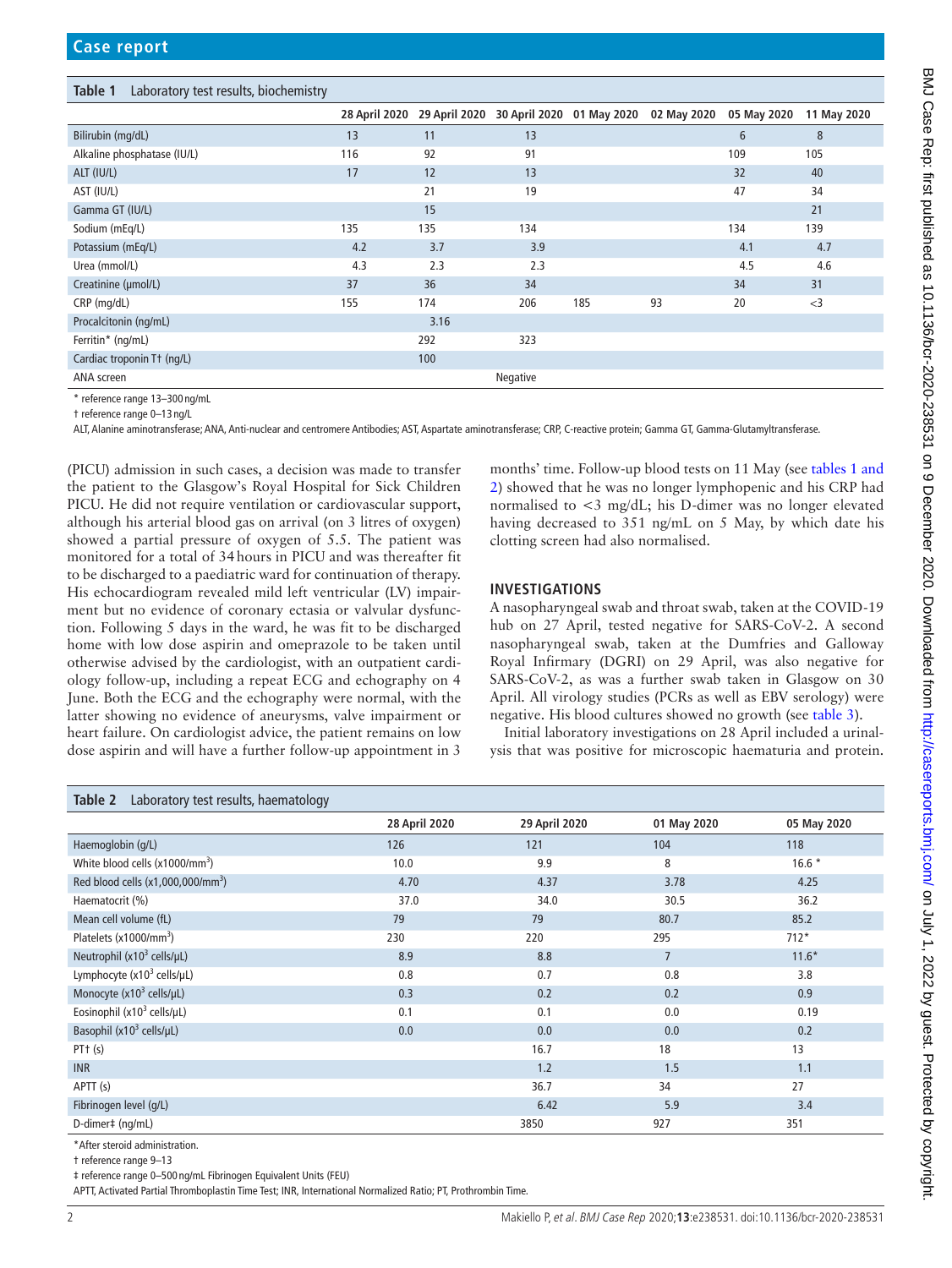<span id="page-2-0"></span>

| Laboratory test results, microbiology<br>Table 3 |               |               |               |                 |
|--------------------------------------------------|---------------|---------------|---------------|-----------------|
|                                                  | 27 April 2020 | 28 April 2020 | 29 April 2020 | 30 April 2020   |
| <b>EBV</b> serology                              |               | Negative      |               |                 |
| <b>Blood cultures</b>                            | No growth     | No growth     |               |                 |
| Urine culture                                    |               | No growth     |               |                 |
| Faecal bacterial culture                         |               | No growth     |               |                 |
| Mycoplasma pneumoniae PCR                        |               | Negative      |               | <b>Negative</b> |
| Rhinovirus/enterovirus PCR                       |               | Negative      |               | Negative        |
| <b>CMV PCR</b>                                   |               |               |               | Negative        |
| <b>EBV PCR</b>                                   |               |               |               | Negative        |
| <b>Adenovirus PCR</b>                            |               |               |               | Negative        |
| Human metapneumovirus                            |               |               | Negative      | Negative        |
| Parainfluenza types 1, 2, 3 and 4                |               |               | Negative      | Negative        |
| Influenza A                                      |               |               | Negative      | Negative        |
| Influenza B                                      |               |               | Negative      | <b>Negative</b> |
| <b>RSV</b>                                       |               |               | Negative      | Negative        |
| Adenovirus                                       |               |               | Negative      | Negative        |

CMV, Cytomegalovirus; EBV, Epstein-Barr Virus; RSV, Respiratory syncytial virus.

Urea and electrolytes and a full blood count were normal and remained so. The patient's CRP was 155 and he was lymphopenic.

A chest X-ray performed on 29 April showed streaky changes bilaterally. Following clinical deterioration on 29 April, blood tests were ordered in order to confirm inflammatory multisystem syndrome (see tables [1 and 2](#page-1-0)). These showed raised inflammatory markers, including procalcitonin (3.16 ng/mL), CRP (174 mg/dL) and a fibrinogen level (6.42 g/L). His cardiac troponin T was 100 ng/L. His D-dimer was 3850 ng/mL. His clotting screen was abnormal with increased values, including APTTr of 1.3 and a PT of 16.7 seconds. Liver function tests were normal (see tables [1 and 2\)](#page-1-0).

A SARS-CoV-2 PCR on faeces produced on 26 May (31 days following initial presentation) was negative; this does not rule out an infection with COVID-19 as it is estimated that a patient might shed virus particles up to 40 days after infection, $6$  and we do not have an accurate timeframe for the possible period of infection.

IgG serology performed on serum samples collected on 28 April, prior to Ig administration as well as on 2 June, after intravenous Ig treatment were clearly positive. The Abbott SARS-CoV-2 IgG assay was used (on the Architect instrument), which was found in the recent Public Health England evaluation to have a specificity of 100% (95% CI: 97.79 to 100).

#### **DIFFERENTIAL DIAGNOSIS**

Appendicitis was initially suspected, due to the severe right illiac fossa pain. When reviewed by the surgical team, however, the patient was no longer tender and surgeons ruled that the abdominal pain was unlikely due to any surgical cause.

The combination of symptoms: intractable fever lasting 5 days, severe abdominal pain, rash, cracked lips, cardiovascular instability and characteristic blood results led, on 29 April, to a presumptive diagnosis of Paediatric Inflammatory Multisystem Syndrome Temporally associated with SARS-COV-2 (PIMS-TS) (also known as Multisystem Inflammatory Syndrome in Children (MIS-C) in the USA) with possible multi-organ failure, despite a previous negative SARS-CoV-2 RT-PCR on 27 April.

#### **TREATMENT**

The patient initially received empirical cefotaxime and metronidazole due to the suspicion of a surgical abdomen. He was definitively treated on 30 April with 2g/kg intravenous Igs, which terminated his fevers, and completed a 5-day course of intravenous methylprednisolone. Cefotaxime and metronidazole were also continued for 5days.

#### **OUTCOME AND FOLLOW-UP**

The patient was monitored for a total of 34hours in PICU and was thereafter fit to be discharged to a paediatric ward for continuation of therapy. His echocardiogram revealed mild LV impairment but no evidence of coronary ectasia or valvular disfunction. Following 5 days in the ward, he was fit to be discharged home with low dose aspirin and omeprazole to be taken until otherwise advised by the cardiologist, with an outpatient cardiology follow-up, including a repeat ECG and echography on 4 June. Both the ECG and the echography were normal, with the latter showing no evidence of aneurysms, valve impairment or heart failure. On the cardiologist's advice, the patient remains on low dose aspirin and will have a further follow-up in 3 months' time. Follow-up blood tests on 11 May (see tables [1 and 2](#page-1-0)) showed that he was no longer lymphopenic and his CRP had normalised to <3 mg/dL; his D-dimer was no longer elevated having decreased to 351 ng/mL on 5 May, by which date his clotting screen had also normalised.

#### **DISCUSSION**

The precise aetiology of multisystem inflammatory syndromes, which includes KD, is still a matter of some debate. The most widely accepted hypothesis proposes an aberrant response of the immune system to as yet unidentified pathogens in genetically predisposed individuals. It is possible that KD may be triggered by or co-exist with an infection.<sup>7</sup> More specifically, an RNA virus usually causing asymptomatic infection in a host not previously exposed to the virus has been proposed as the trigger for KD in susceptible individuals.<sup>[8](#page-4-6)</sup> An association between coronaviruses and KD remains a matter of debate. $9-11$  Whether PIMS-TS (also referred to in the literature as MIS-C) and KD constitute the same entity is currently not ascertained. Although they share some clinical similarities, their epidemiology is quite dissimilar. $^{12}$  $^{12}$  $^{12}$ As there is no diagnostic test for either condition, it remains difficult to distinguish between the two.

Although gastrointestinal symptoms such as nausea, vomiting and diarrhoea were reported in a few cases, in particular in a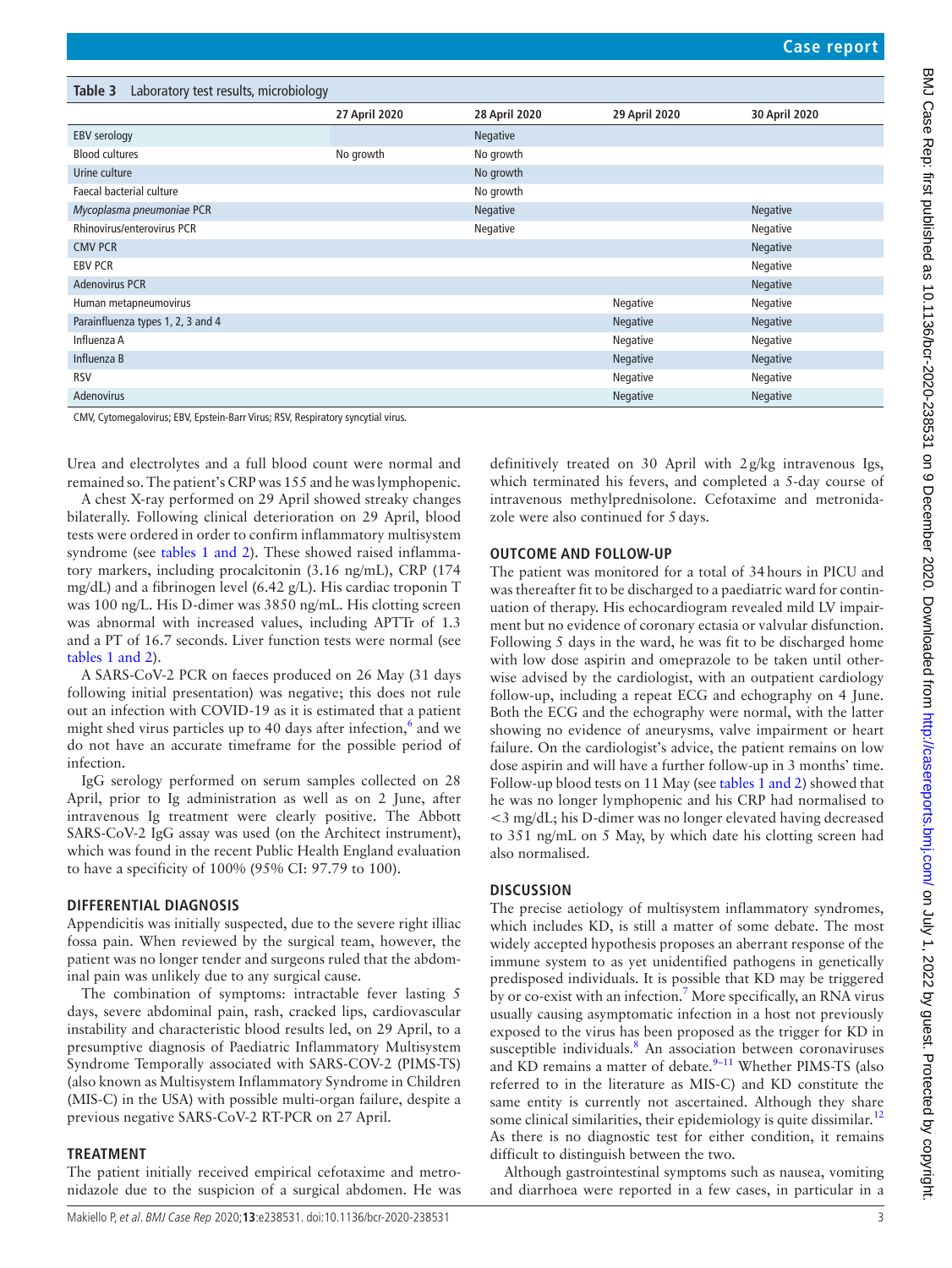## **Case report**

newborn and infants, $^{13}$  prior to the recent reports of multisystem inflammatory syndrome, abdominal pain such as experienced by our patient had not been a clinical feature reported in the literature on COVID-19 in children. However, in a table summarising details of children presenting with hyperinflammatory shock during the COVID-19 pandemic, abdominal pain featured in 6 out of 8 cases, with a further patient suffering from vomiting and diarrhoea<sup>14</sup> and in a prospective observational study of 21 children with PIMS-TS, 100% experienced gastrointestinal symp-toms and 95% suffered from acute abdominal pain.<sup>[15](#page-4-11)</sup>

Cardiac inflammation, defined as myocarditis with raised troponin and NT-proBNP, is a common feature of this presentation.[4](#page-4-2) There is also a mention of cases developing an appearance on their coronary arteries consistent with KD, and out of eight cases in London, all patients had a raised troponin (from 25 ng/L to 675 ng/L) and seven out of eight had evidence of cardiac impairment, ranging from mild to severe, on echocardiogram.<sup>[14](#page-4-10)</sup> Similarly, our patient presented with an elevated troponin; an inpatient echocardiography demonstrated mild LV impairment, with a follow-up echocardiography 1 month later showing no impairment and a plan to continue low dose aspirin and a repeat echocardiogram in 3months. When coronary involvement appears in KD, it typically occurs after the initial presentation,  $16$ hence the necessity for further monitoring, including a repeat echocardiogram.

Three COVID-19 RT-PCR tests on nasopharyngeal and throat swabs performed within a 4-day period were negative. Several negative results do not exclude the diagnosis of PIMS-TS; indeed, the RCPCH guideline requires only the absence of potential causative organisms other than SARS-CoV-2. Accordingly, in various reports of PIMS-TS cases, a majority of patients initially tested negative for SARS-CoV-2 on respiratory sample RT-PCR, with some subsequently positive on either repeat RT-PCR or serology.<sup>[4 14 17](#page-4-2)</sup> Although the most commonly used RT-PCR test for SARS-CoV-2 in Europe has a reported in vitro sensitivity of 95% (CI: 2.8 to 8.0),<sup>18</sup> the in vivo sensitivity has been much lower. Indeed, a study of 1070 specimens collected from 205 patients with COVID-19 in China records the in vivo sensitivity of the RT-PCR for nasal swabs as 63% and that for pharyngeal swabs as 32%.<sup>6</sup> An additional factor affecting the detection of SARS-CoV-2 in respiratory samples is the timing of the sampling. Indeed, a cohort study determined that salivary viral load was highest during the first week after symptom onset and subsequently declined over time<sup>19 20</sup>; moreover, viral load was found to be correlated with older age.<sup>20</sup> There is, however, a lack of clear data on these important questions at present, in particular where children are concerned. It is, therefore, crucial not to exclude cases with clinical symptoms on the grounds of a negative SARS-CoV-2 PCR, as this might lead to underestimation of disease burden and risk delaying diagnosis and targeted management.

Recent in vitro experiments have demonstrated that intestinal epithelium supports SARS-CoV-2 replication.<sup>21</sup> As there is some evidence that patients may shed SARS-CoV-2 in their stools up to 40 days after initial infection, it is reasonable to consider SARS-CoV-2 PCR on stool samples. Indeed, a recent article reported that eight paediatric patients with COVID-19 tested positive on rectal swabs, even after nasopharyngeal testing was negative, $2^2$  although this trend is as yet to be confirmed by large studies. The sensitivity of RT-PCR on faeces was reported as 29% (44 out of 153 specimens in patients known to have COVID-19).<sup>[6](#page-4-4)</sup> In a different study, PCR positivity in stool was observed in 55 out of 96 (57%) infected patients, and remained positive for a median duration of 22 days (IQR: 17–31 days),

and was unrelated to clinical severity.<sup>23</sup> It is advisable to perform the PCR on stool while the patient is still experiencing symptoms; in our case, this was delayed due to the unavailability of the test at that time.

The Abbott SARS-CoV-2 IgG assay, used for our patient, has a reported sensitivity of 93.9% for samples collected ≥14 days after symptom onset, $^{24}$  $^{24}$  $^{24}$  and may, therefore, detect cases missed on RT-PCR. Although many of the reported PIMS-TS cases, including our patient, are positive for SARS-CoV-2 IgG and test negative for the nasopharyngeal and throat RT-PCR assays, this does not necessarily entail that PIMS-TS is a post-infectious phenomenon and not the result of an acute infection. Indeed, as in our case, many children experience primarily gastroenterological rather than respiratory symptoms, and few have been tested with an RT-PCR on faecal sample. In our patient, IgG titres were already raised on day 3 after symptom onset (including ageusia, which has been associated with COVID-19 infection, but is nonetheless relatively non-specific). Given the sensitivity of 53.1% at 7 days after symptom onset and 82.4% at 10 days,<sup>2</sup> it is possible that the assay is able to detect IgG during the acute phase. The possibility that PIMS-TS constitutes a post-infection syndrome cannot, however, at present be excluded. Another interesting hypothesis concerning its pathogenesis relates to delayed type I and type III interferon responses leading to slow viral clearance and cytokine storm[.12 26](#page-4-8)

The positive SARS-CoV-2 serology alongside clinical features typical of other children presenting with multisystem inflammatory syndromes, a number of whom also tested positive on SARS-CoV-2 RT-PCR, increases the possibility of this presentation being linked causally, by a pathogenetic mechanism as yet not fully ascertained, to COVID-19.

## **Learning points**

- ► Acute gastrointestinal pain in the context of persistent fever during the COVID-19 pandemic should lead to suspicion of multi-system inflammatory syndrome in children.
- ► Cardiac inflammation is a feature of this presentation.
- It appears that early treatment with immunoglobulins (Iqs) and intravenous steroids is helpful.
- ► Negative SARS-CoV-2 PCR tests do not exclude COVID-19 and SARS-CoV-2 IgG serology ought to be performed.
- ► PCR on faeces should be considered early on, in particular in cases presenting with mainly gastrointestinal symptoms.

**Acknowledgements** Thank you to the patient and his family for their willingness to share this case. Thank you also to all members of the healthcare teams in Dumfries and Glasgow who contributed to the care of the patient discussed in this case report. We wish to acknowledge Dr Moira Thomas and her team, Clinical lead for Immunology and Neuroimmunology at the Queen Elizabeth University Hospital in Glasgow, for performing and interpreting the SARS-CoV-2 immunoglobulin G serology.

**Contributors** PM conceived the report and provided overall leadership of the project. PM and SS wrote the manuscript, with input from LF and JMK. All authors participated in the patient's care. The patient was under the care of JMK.

**Funding** The authors have not declared a specific grant for this research from any funding agency in the public, commercial or not-for-profit sectors.

**Competing interests** None declared.

Patient consent for publication Parental/guardian consent obtained.

**Provenance and peer review** Not commissioned; externally peer reviewed.

This article is made freely available for use in accordance with BMJ's website terms and conditions for the duration of the covid-19 pandemic or until otherwise determined by BMJ. You may use, download and print the article for any lawful,